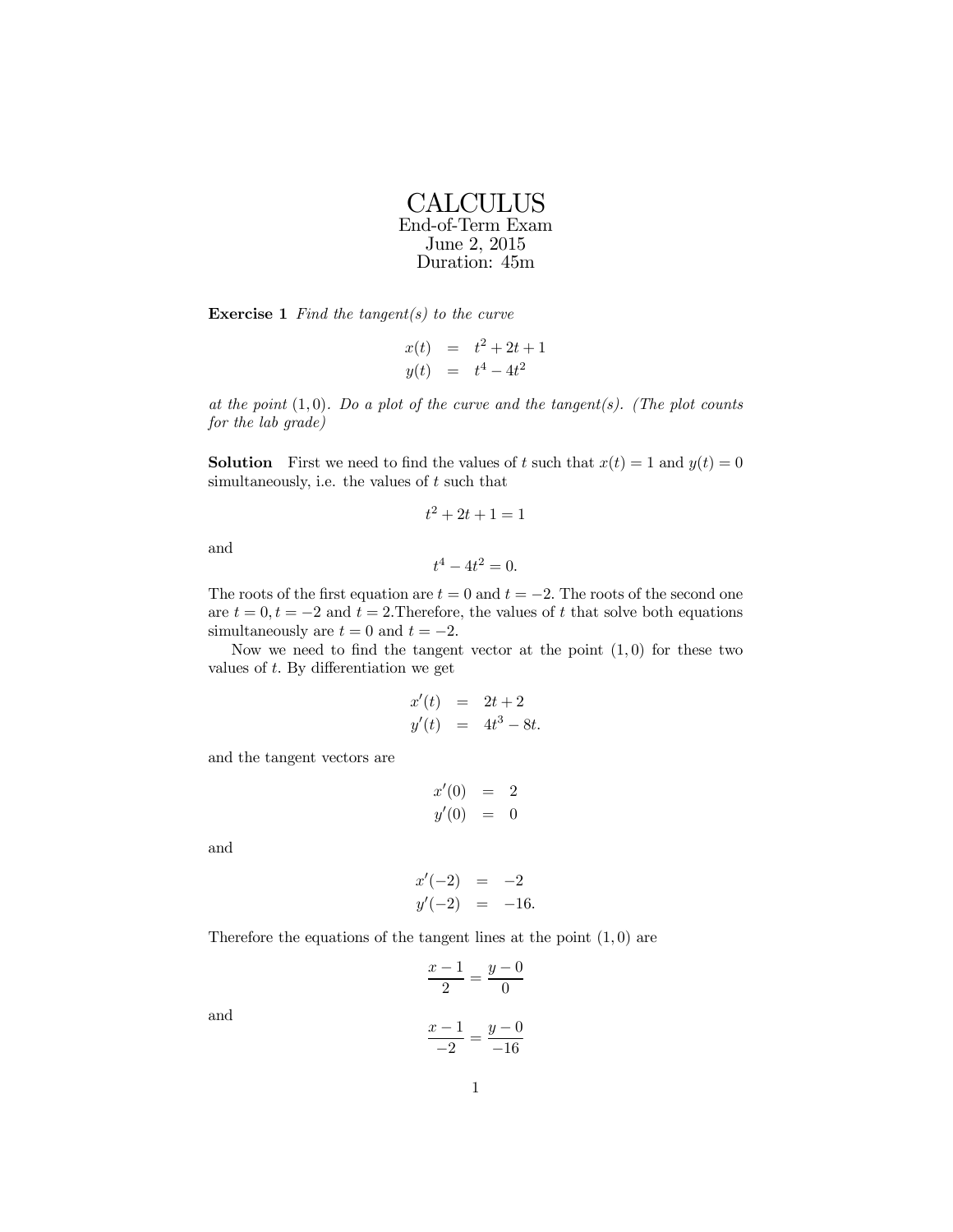

Exercise 2 Evaluate the double integral

$$
\iint\limits_D \left(x^2 - y^2\right) \, dA
$$

where D is the region enclosed by the lines  $y = x$  and  $y = -x$  between  $x = -1$ and  $x = 2$ . Do a 3D plot of the surface represented by the function over the domain D.(The plot counts for the lab grade)

Solution Plot of the function over the given domain



or